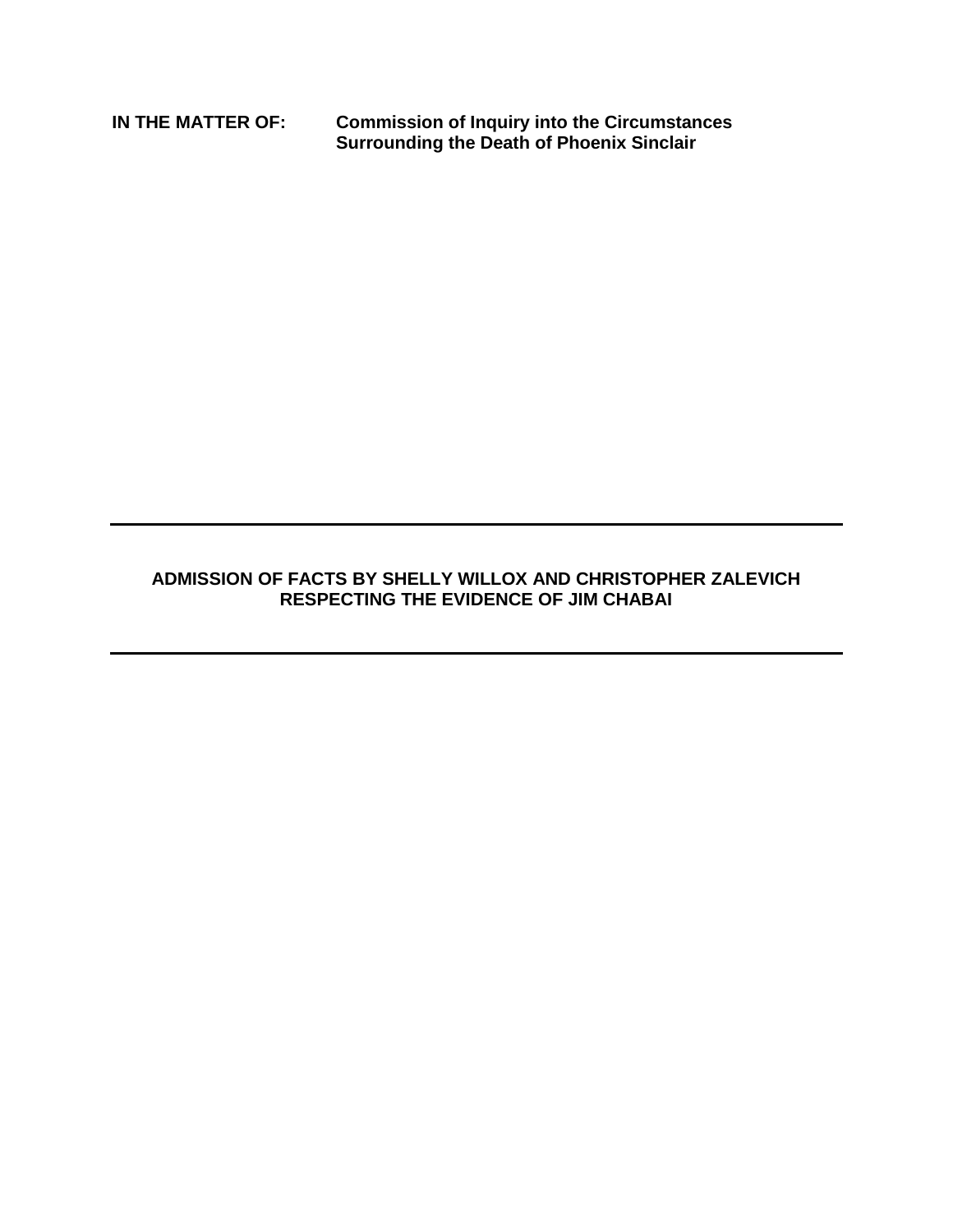**IN THE MATTER OF: Commission of Inquiry into the Circumstances Surrounding the Death of Phoenix Sinclair**

## **ADMISSION OF FACTS BY SHELLY WILLOX AND CHRISTOPHER ZALEVICH RESPECTING THE EVIDENCE OF JIM CHABAI**

- 1. On January 7, 2013 at the Inquiry, Exhibit 22 was entered into evidence which is the Admission as to Facts of the Department of Family Services and Labour ("Department") - Volume 3. Exhibit 22 was created by the Department.
- 2. The material contained in Exhibit 22 was thereafter used to question and cross examine Shelly Willox ("Willox"). Based on the content of Exhibit 22, Willox was asked various questions respecting doing Prior Contact Checks ("PCC") on CFSIS on certain individuals involved with Phoenix Sinclair's file including in particular Wes McKay ("McKay"). Christopher Zalevich ("Zalevich") was not questioned respecting Exhibit 22.
- 3. Subsequent to Exhibit 22 being entered as an exhibit, it was discovered that the information contained in Exhibit 22 as it relates to hypothetical CFSIS searches